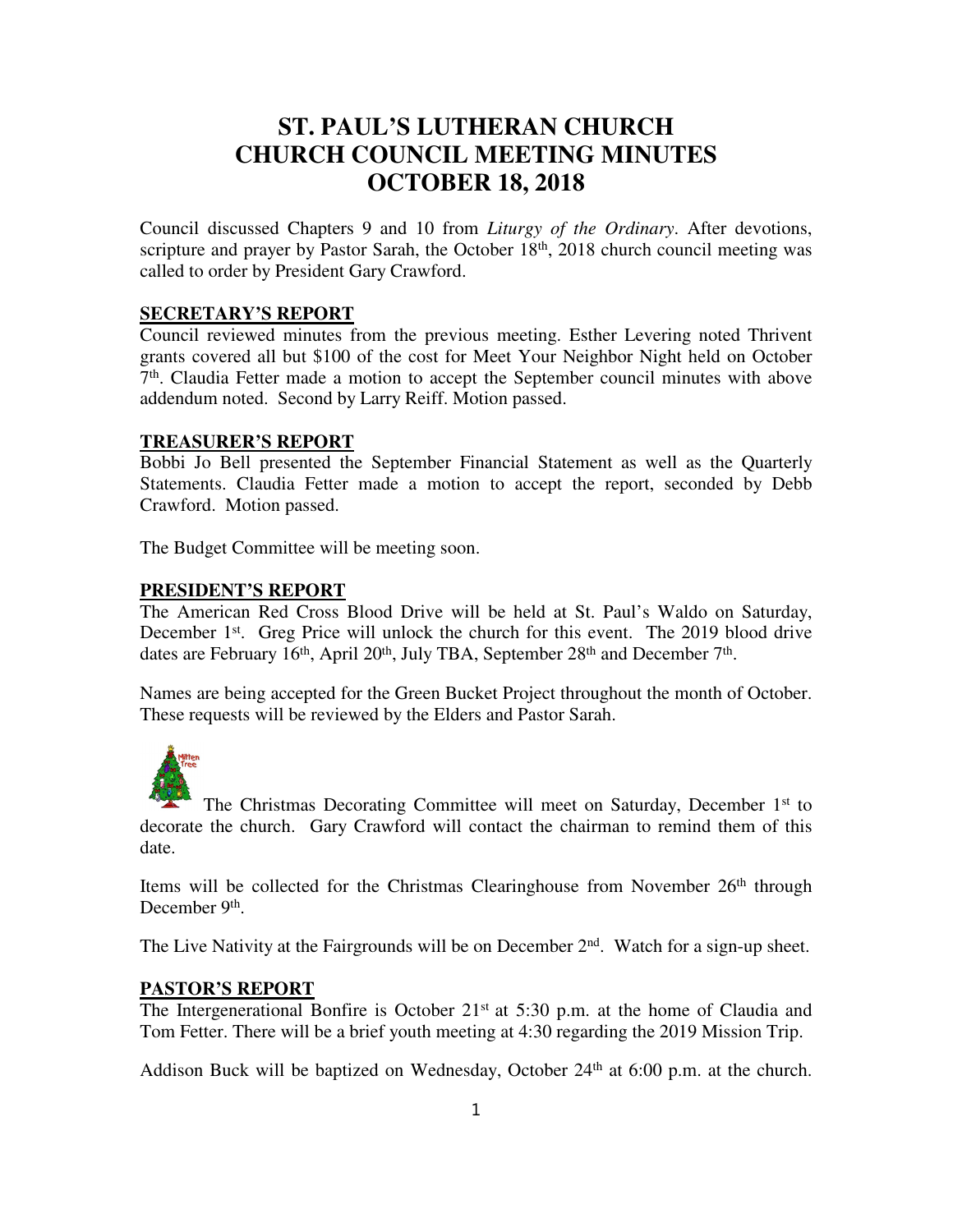All are welcome. Cake and punch will follow.

The Fresh Produce Distribution for the winter season (November-March) will be held on Thursdays at All Occasions Barn. Toilet paper is collected each month. The additional donation requests are:

- November  $1<sup>st</sup> Lip$  Balm and Lotion
- December  $6<sup>th</sup>$  Socks
- January  $3^{rd}$  Tissues and Paper Towels
- February  $7<sup>th</sup>$  Soap (dish, body, bar)
- March  $7<sup>th</sup>$  Shampoo and Conditioner

It was recommended for next year to have the hats/scarves/mitten donation request in November.



## **October 2018 Council Minutes** *(continues)*

The Advent Devotionals will focus on scripture from the Sermon on the Mount (What a life of discipleship looks like?). The wreath decorating and devotional book distribution will be November 11<sup>th</sup> following morning worship. The youth will host a baked potato bar for the meal.

Pastor Sarah will be in Germany October  $26<sup>th</sup>$  through November  $3<sup>rd</sup>$  for the International Women's Seminar. Pulpit supply for October 28<sup>th</sup> will be Rev. Shari Ayers.

Trunk or Treat will be held October 31st from 5:30-7:00 p.m. There will be a *Where's Waldo* search for trick or treaters.

All Saints' Sunday is November 4<sup>th</sup>. Rev Hugh Daley will preach. Pastor Sarah plans to preside pending her return from Germany goes as planned. Elders will light the candles for those who have died. Pictures will be displayed of those we are remembering. Anyone is welcome to bring a picture to the church office or bring it that morning.

Rachel Kidwell will be baptized on November 11<sup>th</sup>. Linda Lovell and Kelly Talley will be her sponsors.

Thanksgiving Eve Service will be held Wednesday, November 21<sup>st</sup> at Peace Community UCC.

Christ the King Sunday is November 25<sup>th</sup> with continuous communion.

Mid-week Advent Services will be December 5<sup>th</sup>, 12<sup>th</sup> and 19<sup>th</sup>. A meal will be served before each service. Holden Evening Prayer will be observed around the cross.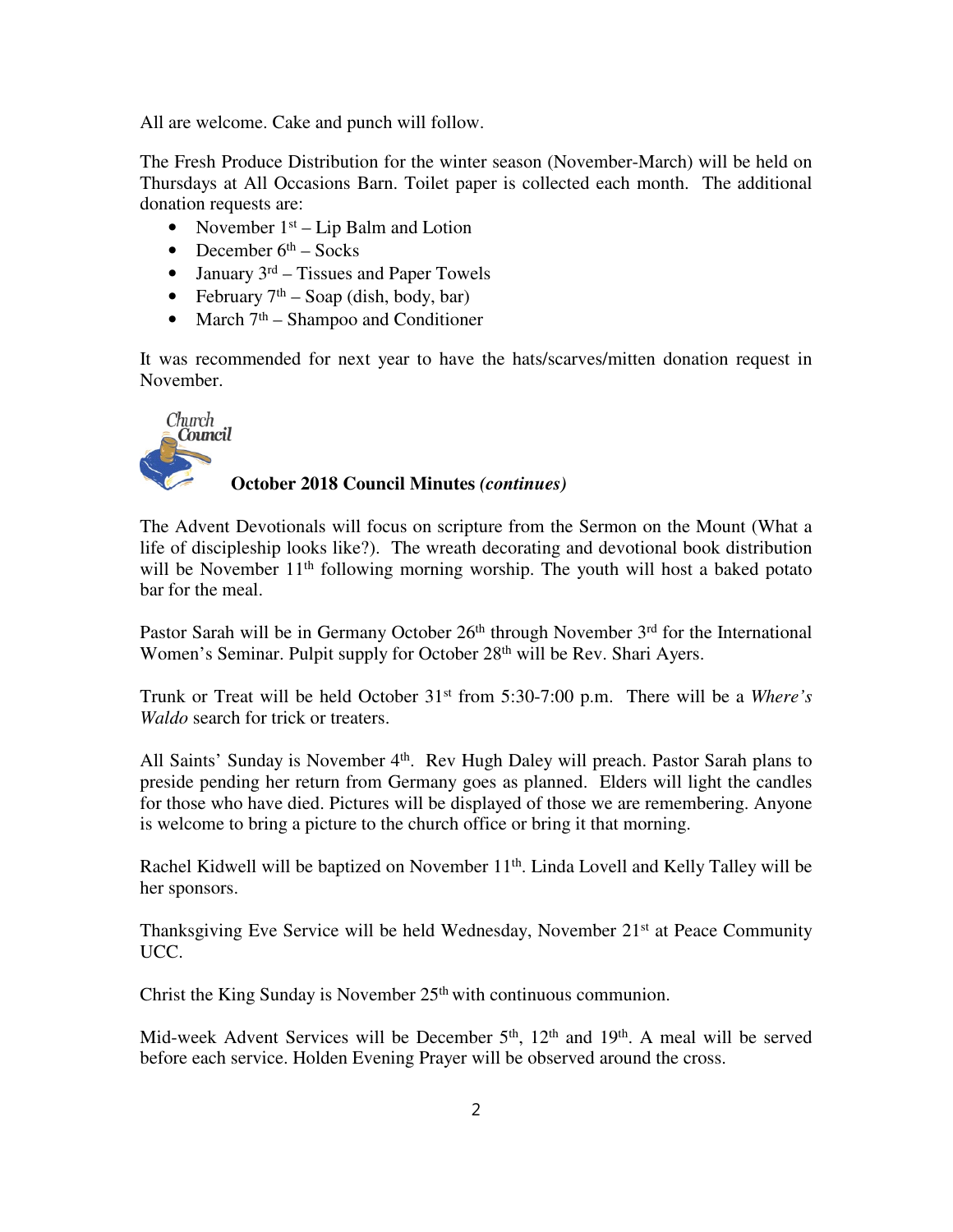Next year's church theme is BIBLE. A year-long Bible reading plan is being devised and will begin January 1<sup>st</sup>, 2019.

### **ELDERS REPORT**

Claudia Fetter did the October shut-in visits. Ed Stofcheck will do them in November.

Claudia has been contacting family members regarding memorials that haven't been designated.

### **DEACONS REPORT**

The eternal candle was discussed. New eternal candles cannot be purchased. Chuck Buck made a motion to have Joy Candle refurbish the candle we have at a cost of \$10 for freight. Bobbi Jo Bell seconded. Motion did not pass. Further discussion. Jeff Griffin made a motion to purchase a battery-operated candle and place in the existing hanging holder. Seconded by Chuck Buck. Motion passed.

Discussion of the candles and candelabras ensued. Debb Crawford made a motion to purchase 2 bottles of Joy Candles Brass Polish for the candelabras and to refurbish them through Joy Candles in January 2019 for all 16 candles. Included in the motion was also to purchase one replacement candle. Second by Claudia Fetter. Motion passed.

### **TRUSTEES REPORT**

Greg Price reported Mike's Roofing replaced the missing shingles and looked for the leak. No report on the leak was available at meeting time. Don Isler is overseeing this issue.

The heating and cooling upgrade began October 15<sup>th</sup>. Completion is estimated at 2 weeks. Payment was discussed. Debb Crawford made a motion to take a loan for \$15,000 to cover the remaining balance. Ed Stofcheck seconded. Motion passed.



**October 2018 Council Minutes** *(continues)*

### **PARISH BOARD OF EDUCATION**

Margaret Heimlich reported the Children's Christmas program practice will begin November 4<sup>th</sup> during Sunday School and Children's Church. The program will be presented December 16<sup>th</sup>.

Election of Sunday School officers will be December 9<sup>th</sup> during Sunday School.

### **WOMEN OF THE CHURCH**

Esther Levering reported the next circle meeting will be November 13<sup>th</sup>.

The Handbell Choir Festival is Sunday, November 18<sup>th</sup> at 7:00 p.m. in Delaware. A Thrivent grant is being considered to cover lunch costs.